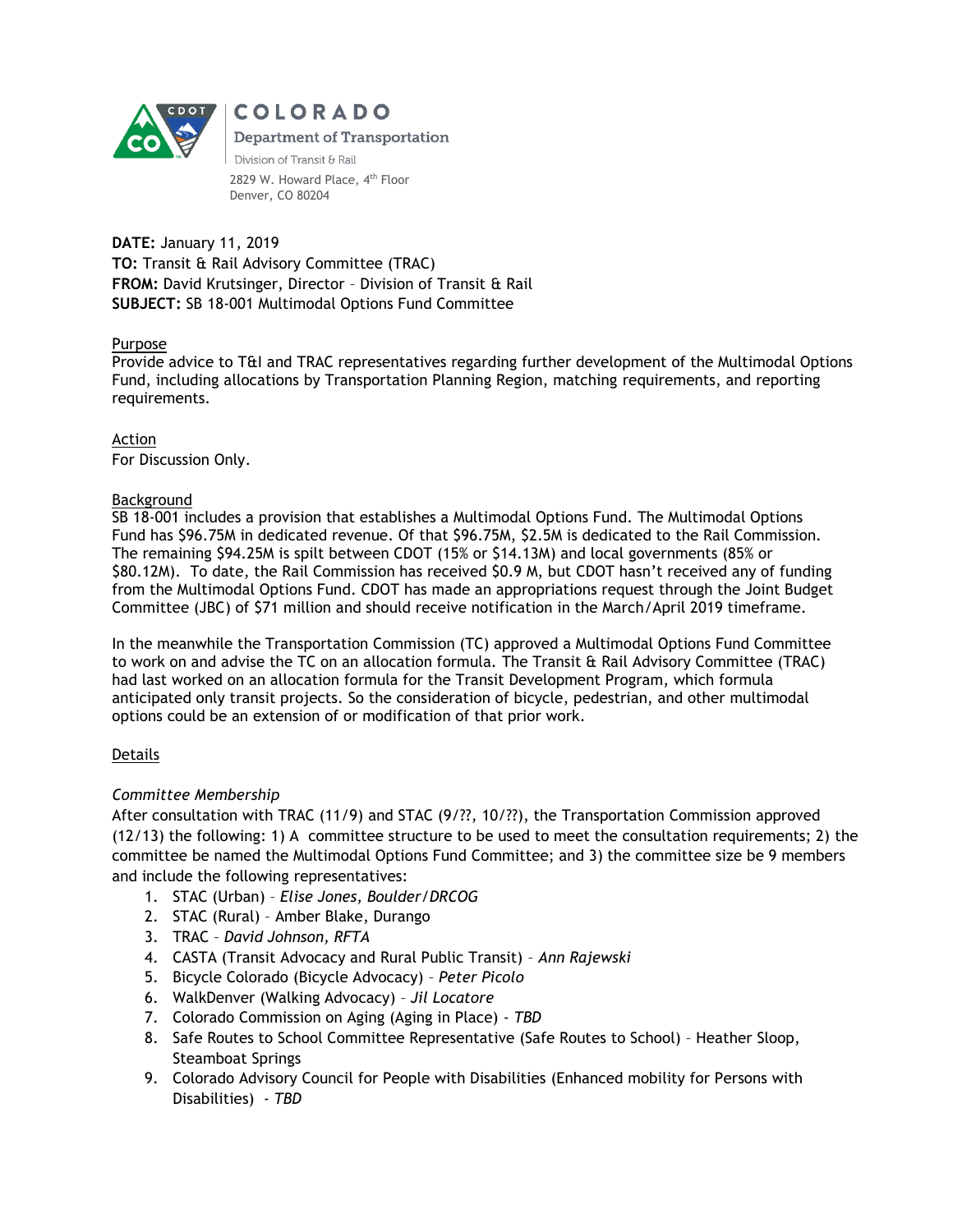*Allocation*

In May 2018, considering only transit projects, in a separate transit-only conversation, a STAC and TRAC committee agreed on the following weighted scorng system (Table 1) resulting in a draft allocation outcome (Table 2) for the then expected Proposition 110.

| Criteria                        | Description                                       |
|---------------------------------|---------------------------------------------------|
| 30% - General Population        | Estimated population based on 2010 Census         |
| 10% - Employment                | Estimated number of jobs                          |
| 20% - Disadvantaged Populations | Estimated population that are either senior (over |
|                                 | 65), disabled, and/or low-income                  |
| 10% - Zero-vehicle Households   | Number of households with no access to a          |
|                                 | personal vehicle                                  |
| 15% - Transit Revenue Miles     | Total Revenue Miles reported to National Transit  |
|                                 | Database (NTD)                                    |
| 15% - Transit Unlinked Trips    | Total Unlinked Trips reported to NTD              |

## **Table 1: Allocation Criteria and Weighting of the Criteria**

|             |                            |                   | Totall      |                         | Zero-vehicle      |                   |                   |                 |
|-------------|----------------------------|-------------------|-------------|-------------------------|-------------------|-------------------|-------------------|-----------------|
| <b>TPRI</b> |                            | <b>Total Popl</b> | Jobsl       | <b>Disadvantaged</b>    | <b>Households</b> | <b>Revenuel</b>   | <b>Unlinked</b>   | <b>Planning</b> |
| ID.         | <b>TPR Name</b>            | <b>2016</b>       | <b>2016</b> | <b>Populations 2016</b> | 2016              | <b>Miles 2016</b> | <b>Trips 2016</b> | Alloc%          |
|             | 1 Pikes Peak Area          | 12.1%             | 10.0%       | 11.8%                   | 9.9%              | 4.40%             | 2.62%             | 9.0%            |
|             | <b>Greater Denver Area</b> | 57.5%             | 64.3%       | 52.9%                   | 62.5%             | 69.64%            | 80.45%            | 63.0%           |
|             | 3 North Front Range        | 8.8%              | 8.0%        | 9.2%                    | 7.3%              | 4.68%             | 3.88%             | 7.3%            |
|             | 4 Pueblo Area              | 3.0%              | 2.3%        | 4.4%                    | 4.8%              | 1.19%             | 0.72%             | 2.8%            |
|             | 5 Grand Valley             | 2.8%              | 2.6%        | 3.6%                    | 2.8%              | 1.06%             | 0.62%             | 2.3%            |
|             | 6 Eastern                  | 1.6%              | 1.0%        | 1.7%                    | 1.5%              | 0.08%             | 0.03%             | 1.1%            |
|             | Southeast                  | 0.9%              | 0.6%        | 1.3%                    | 1.0%              | 0.13%             | 0.03%             | 0.7%            |
|             | 8 San Luis Valley          | 1.2%              | 0.9%        | 1.9%                    | 1.6%              | 0.08%             | 0.01%             | 1.0%            |
| 9           | <b>Gunnison Valley</b>     | 1.9%              | 1.4%        | 2.6%                    | 1.9%              | 5.01%             | 2.68%             | 2.6%            |
|             | 10 Southwest               | 1.8%              | 1.6%        | 2.1%                    | 0.9%              | 1.24%             | 0.41%             | 1.4%            |
|             | 11 Intermountain           | 3.1%              | 3.5%        | 2.5%                    | 1.7%              | 7.85%             | 6.39%             | 4.1%            |
|             | 12 Northwest               | 1.1%              | 1.1%        | 1.0%                    | 0.8%              | 1.19%             | 1.29%             | 1.1%            |
|             | 13 Upper Front Range       | 1.9%              | 1.4%        | 2.1%                    | 1.4%              | 1.03%             | 0.10%             | 1.5%            |
|             | 14 Central Front Range     | 2.0%              | 1.0%        | 2.3%                    | 1.3%              | 2.29%             | 0.77%             | 1.8%            |
|             | 15 South Central           | 0.4%              | 0.3%        | 0.6%                    | 0.7%              | 0.16%             | 0.02%             | 0.7%            |
|             | <b>Total</b>               | 100.0%            | 100.0%      | 100.0%                  | 100.0%            | 100.0%            | 100.0%            | 100.0%          |
|             | <b>Weighting</b>           | 30.0%             | 10.0%       | 20.0%                   | 10.0%             | 15.0%             | 15.0%             |                 |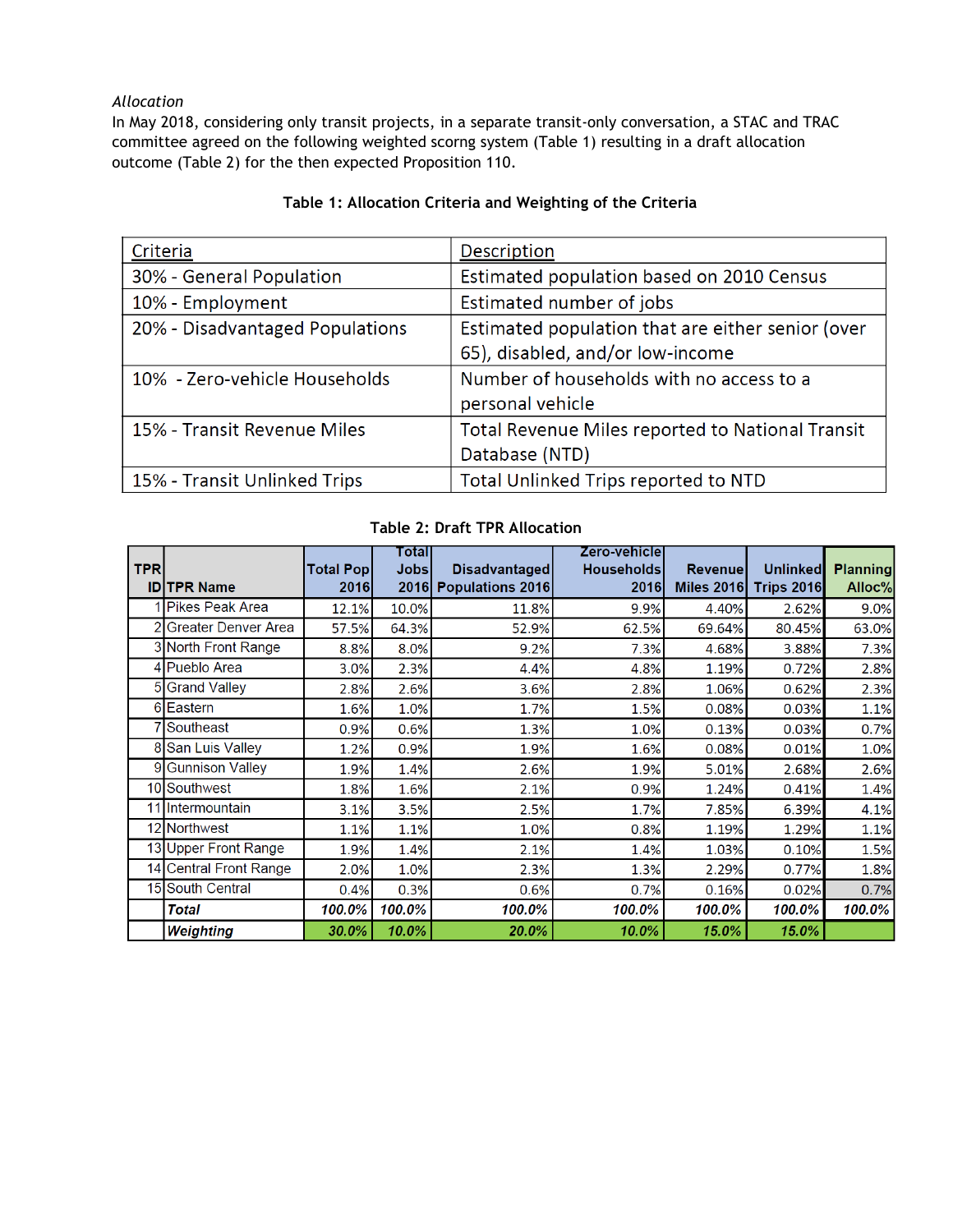The prior work had the following advantages and disadvantages:

| Advantages                                                                                                                                                                                                                                              | <b>Disadvantages</b>                                                                                                                                                                                     |
|---------------------------------------------------------------------------------------------------------------------------------------------------------------------------------------------------------------------------------------------------------|----------------------------------------------------------------------------------------------------------------------------------------------------------------------------------------------------------|
| Considers more than total<br>population, consistent with SB 18-<br>001 preamble to include seniors,<br>persons with disabilities, and rural<br>areas.<br>Population and ridership weighting<br>help prevent rural areas from being<br>under-represented | While population is a proxy indicator<br>for bicycle and pedestrian need,<br>there is no direct linkage yet made<br>with the formula.<br>Did not directly address the<br>$\bullet$<br>matching question. |

# *Matching Dollars*

The SB 18-001 legislation stipulates that projects generally are required to be matched dollar-fordollar: \$100 from the Fund, to be matched by \$100 from other sources. The legislation allows the Transportation Commission to reduce or exempt the match requirement due to size or other special circumstances. A \$200 project is 50% SB 1 fund money (\$100), and 50% money from another source (\$100), which this memo will refer to as a 50/50 match. The discussion, on this point, has a few options worth discussing:

- Require all projects to have a 50/50 match, without exception
- Waive the matching requirement entirely 100% Fund / 0% other on the basis that the funds are ultimately for local purposes.
- Exempt some projects from the 50/50 match
	- $\circ$  Exempt by size of project, on the basis that tracking the matching funds for very small projects is a burden more costly to administer, than worthwhile to obtain the match.
	- $\circ$  Exempt by type of project: such as ADA sidewalk curb ramps (safety) do not require a match, but other projects do.
	- $\circ$  Exempt for reasons of need / poverty / inability / size of agency on the basis that some areas of the state are economically disadvantaged, and might not be able to implement projects if a match is required.
- Use a sliding scale to alleviate some of the matching burden, but not take the match requirement to 0%. Again, this could be based on size or type of project, location within the state, or size/ability of agency to match.

# *Reporting Requirement*

SB 18-001 requires that CDOT report to the legislature annually, how the funds are being used. The reporting requirement appears to have several dimensions: (1) to which regions of the state are the funds awarded, (2) within each region which projects were awarded funds, and (3) what is the status of the projects: not-started, started but not complete, or completed.